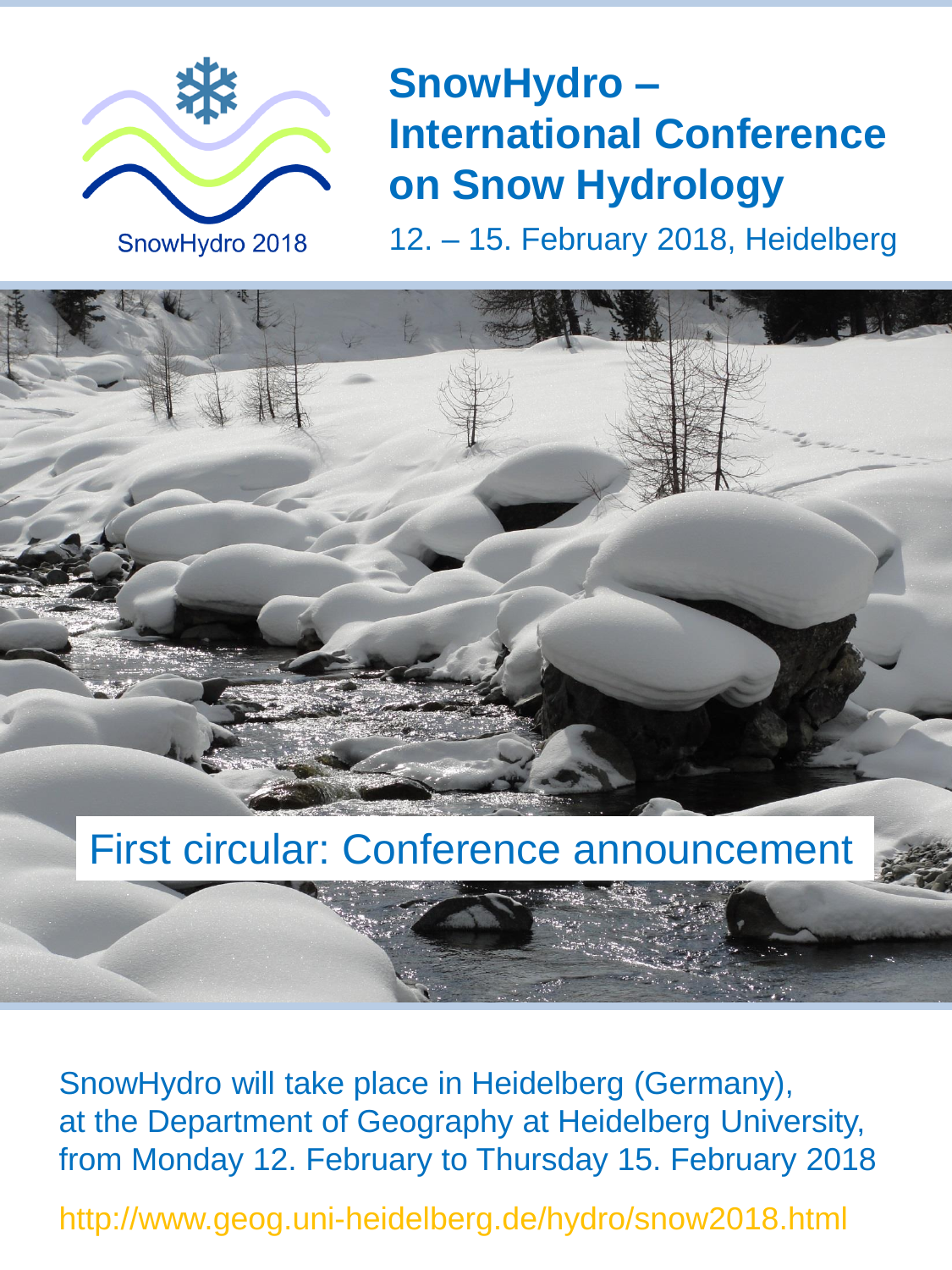Snow is an important component of the hydrological cycle. The seasonal storage of water in the snowpack may last over months, and its retarded release is a major factor of reliable water supply for ecosystems and human needs during dry periods. Rapid snow melt can however cause destruction through sudden floods, mostly in combination with rainfall. Thus, water demanding downstream regions are highly vulnerable with regard to the presence or absence of snow in the headwaters.



Increasing air temperatures and changing precipitation patterns driven by climate change will modify snow conditions and thus lead to changing water supplies. The consequences of reduced snow duration and an increasing share of rainfall on precipitation will completely change the hydrology of a region and may lead to severe water problems.

The spatial heterogeneity of snow accumulation and ablation in complex terrain is triggered by multiple causes, and the reliable estimation of the variability of the snowpack remains a challenge.



Traditional methods provide accurate information at the point scale, but they lack high observation frequency and spatial coverage. Remote sensing techniques are able to monitor the snowpack over large spatial domains. Yet, beside limited temporal resolution, remotely sensed data is often biased by snow misclassifications and cloud cover. Hydrological models require reliable input data, but these have limited availability especially in mountainous regions. The simulation of snowmelt frequently lacks sufficient spatial and temporal detail, so that forecasting of snowmelt runoff for operational purposes is still a challenging task.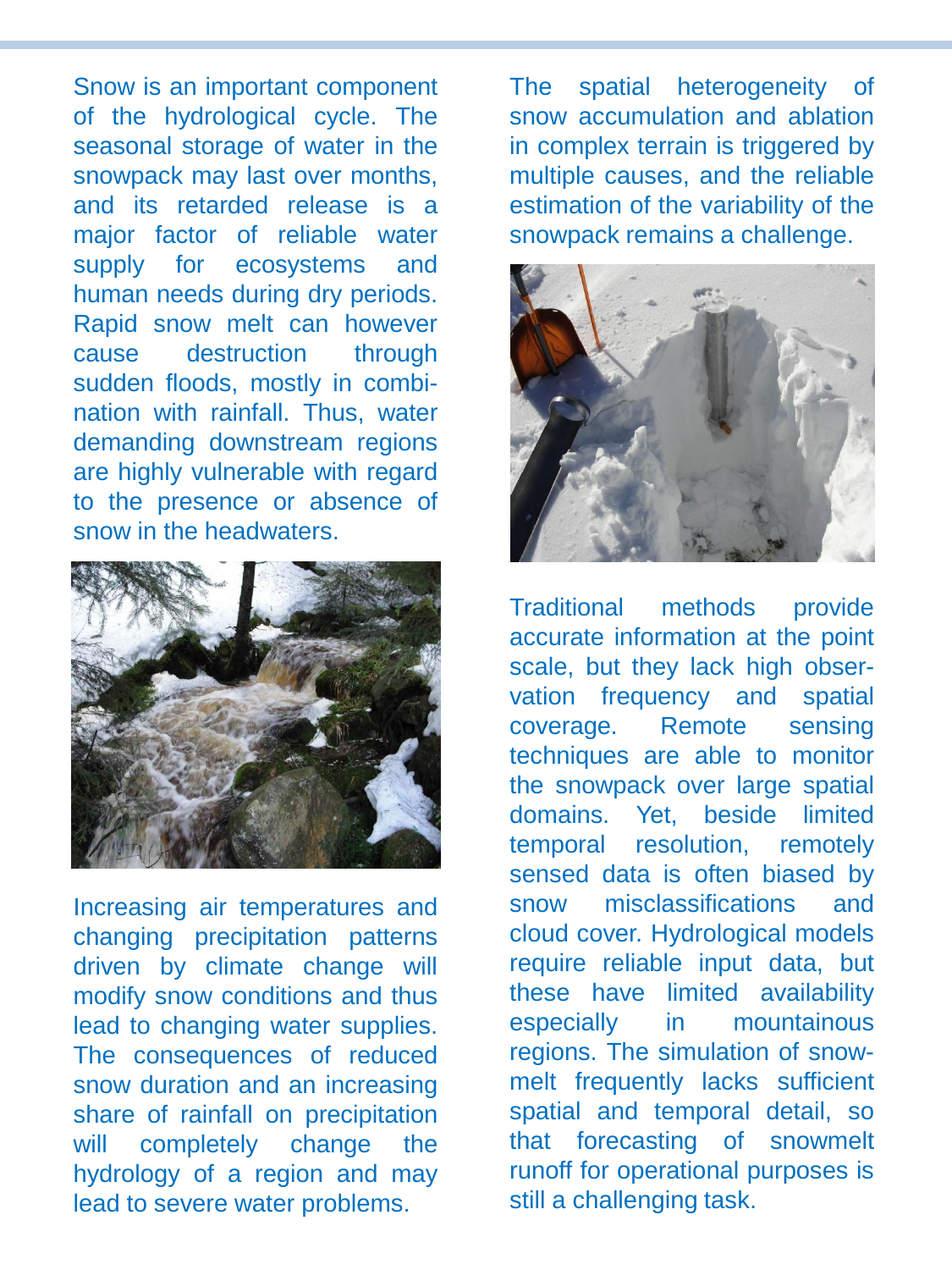The SnowHydro conference will address the range of topics with regard to snow and its significance for hydrology. It aims at bringing together experience from experimental research, hydrological modelling and remote sensing, and it will facilitate joint research on snow science.

We welcome contributions on all aspects of snow and hydrology, with emphasis on the following specific topics:

- remote sensing of snow properties
- experimental research and new measurement techniques
- $\checkmark$  spatial variability of snow
- $\checkmark$  snow-vegetation interaction
- $\checkmark$  snow data assimilation for modelling purposes
- $\checkmark$  the prediction of snow melt and runoff
- $\checkmark$  simulation models of snow, model comparisons
- $\checkmark$  snow in semi-arid environments
- $\checkmark$  climate change, snow conditions and water supply
- $\checkmark$  teaching concepts in snow hydrology